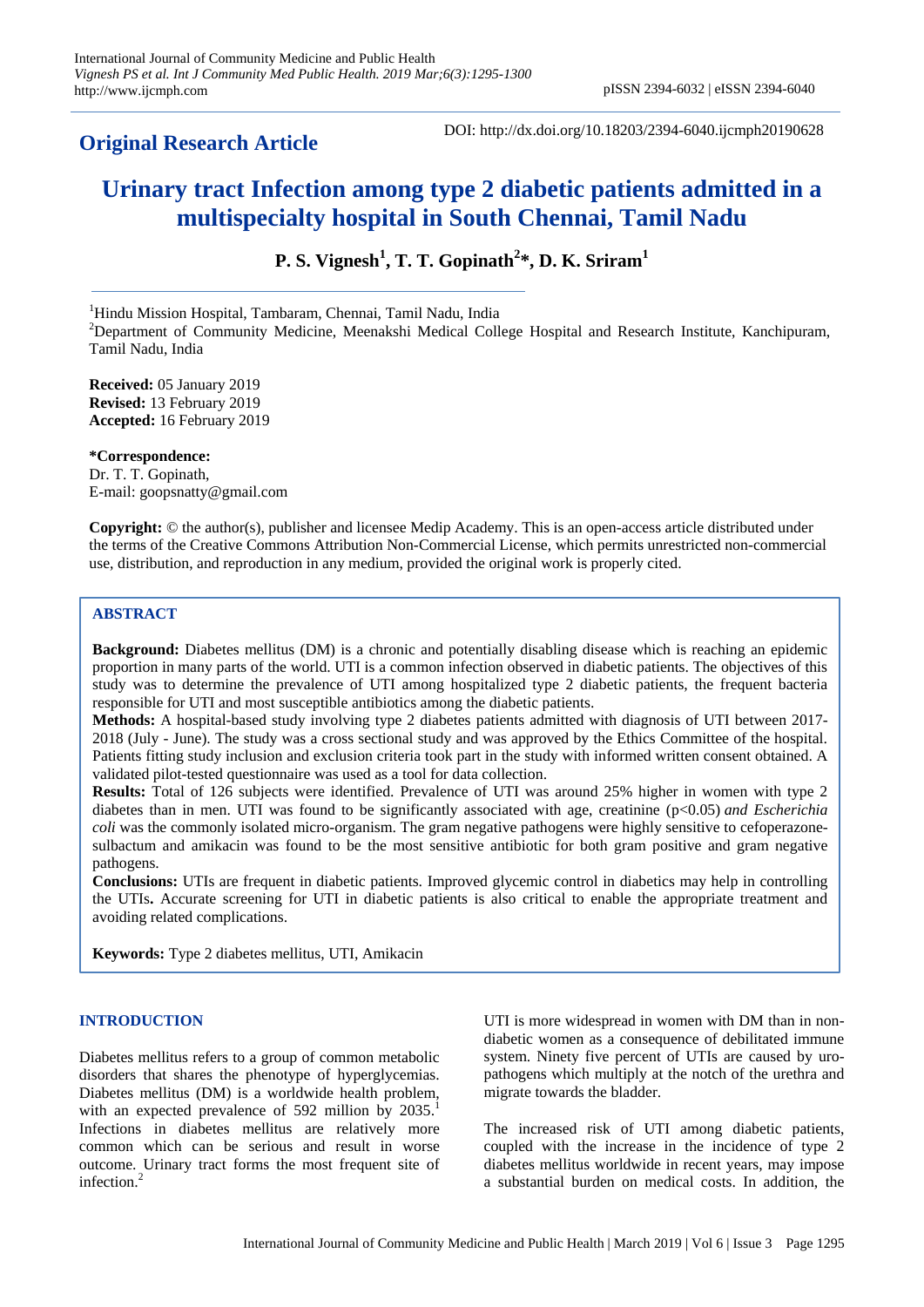high rates of antibiotic prescription, including broadspectrum antibiotics for UTI in these patients may further induce the development of antibiotic-resistant urinary pathogens.

Multiple potential mechanisms unique to diabetes may contribute to the increased risk of UTI in diabetic patients. 6

# *Pathogens*

The most common pathogens isolated from urine of diabetic patients with UTI are *Escherichia coli*, other *Enterobacteriaceae* such as *Klebsiella spp*, *Proteus spp*, *Staphylococcus* and *Enterococci*. 7 Patients with diabetes are more prone to have resistant pathogens as the cause of their UTI including extended-spectrum β-lactamasepositive *Enterobacteriaceae*, fluoroquinolone-resistant uropathogens, carbapenem-resistant *Enterobacteriaceae* and vancomycin-resistant *Enterococci*. 8

Patients with diabetes have worse outcomes of UTI than those without diabetes. <sup>5</sup> Diabetes is also associated with longer hospitalization, bacteremia, azotemia, and septic shock in patients with UTI.<sup>4</sup> Mortality from UTI is 5 times higher in patients with diabetes aged 65 and older, as compared to elderly control patients. Relapse and reinfection are also more common in diabetic patients according to a Dutch study of diabetic women with UTI. $^{9}$ 

In this study we aimed to assess the prevalence of UTI in type 2 diabetic patients admitted in our hospital as well as the type of microbiologically confirmed UTI and pattern of the antimicrobial drugs susceptibility in relation to diabetes mellitus in patients with good and poor glycemic control.

# **METHODS**

We performed a hospital-based study involving type 2 diabetes patients admitted with diagnosis of UTI in 2017- 2018 (July - June). The study was a cross sectional study and was approved by the Ethics Committee of the hospital. Patients fitting study inclusion exclusion criteria were explained about the study informed written consent obtained.

# *Inclusion criteria*

Inclusion criteria includes admitted patients with type 2 DM, age > 30 yrs.

# *Exclusion criteria*

Exclusion criteria includes age <30 yrs, pregnant women, immuno-compromised, type 1 DM, RTA patients, admitted in ICU, undergoing or underwent surgery, catheterized patients, malignancy, CKD on haemodialysis.

A validated pilot-tested questionnaire was used as a tool for data collection. The questionnaire sought in addition to demographic data, information about the patient's history of diabetes, presence of co-morbidities commonly associated with DM (hypertension, chronic kidney disease, hypothyroidism, CAD).

Each patient's weight, height, and body mass index (BMI) were calculated. Every patient was asked about symptoms suggestive of UTI (e.g., urgency, dysuria, urinary frequency, suprapubic pain).

2 ml of blood withdrawn in fasting for fasting blood glucose and 5 ml of blood withdrawn 2 hours after meal/ OGTT in oxalate/fluoride vacutainers for PP blood glucose, HbA1C, CBC and renal function.

Glycosylated haemoglobin ( $HbA_{1C}\%$ ) was estimated by an Immunoturbidimetric method to determine the quality of glycemic control and haemoglobin, CBC measured by impedance photometry and renal functions were measured using GLDH and Jaffe kinetic methods.

# *Urine collection and processing*

Urine was collected in sterile screw-capped, graduated, wide-mouth plastic container as clean-catch midstream samples and transported to the laboratory within two hours of collection.

The criteria for ordering a urine culture were: urinary symptoms (dysuria, urgency, frequency or suprapubic pain or tenderness) with or without fever at presentation or during hospitalization, modified urinalysis (positive nitrite, positive leukocyte esterase, more than 5 white blood cells per high power field), fever or high leukocyte count of unknown aetiology.

Using a standard quantitative loop, urine samples (1 μl and 10 μl) were used to inoculate Cysteine lactose electrolyte deficient (CLED) agar, MacConkey, 5% sheep blood agar, and chromogenic UTI agar plates. All plates were incubated at 37°C for 24–48 hours for visible growth.

# *Identification of isolated microorganisms*

Urine samples showing a colony count more than  $10<sup>5</sup>$  cfu/ml were considered to be positive for UTI.<sup>10</sup> UTI isolates were identified following standard biochemical tests. For positive urine cultures, identifications were done using automated system microscan (Walkaway 40 SI, Siemens Healthcare Diagnostics, Sacramento, CA). For confirmation, further biochemical tests were done for both gram-positive and gram-negative isolates.

*E. coli* was identified as medium, pink-to-red colonies and confirmed by positive indole test, whereas *K. pneumonia* were large, pink-to-mauve colonies, which were confirmed by negative oxidase and indole tests. *P.*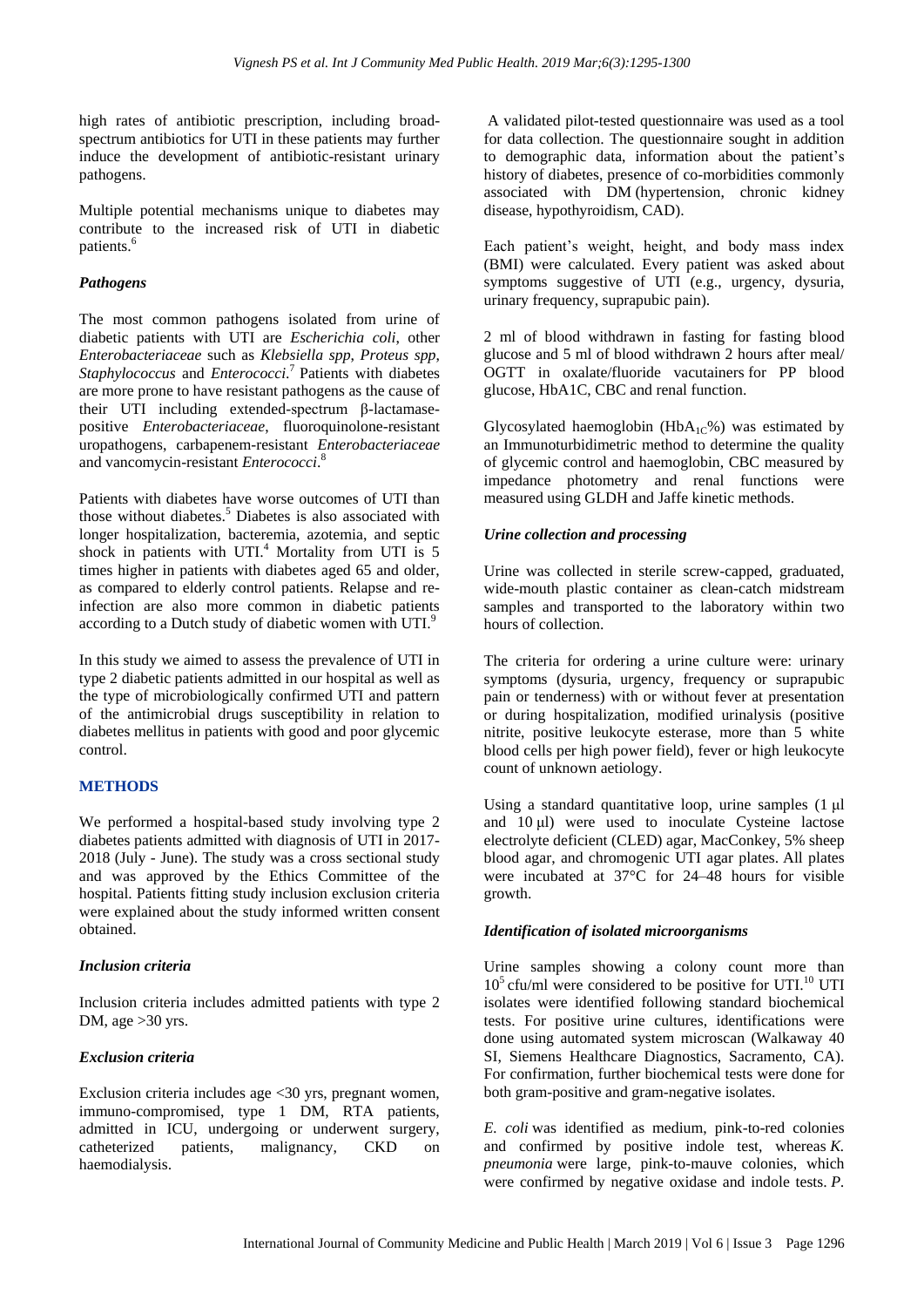*mirabilis* was assessed as small pale-to-colourless colonies testing positive to indole and urease but negative to oxidase. *Peudomonas aeruginosa* assessed by large, flat greenish colonies with distinctive odour testing positive for catalase and oxidase. *Staph aureus* was identified by beta haemolytic colonies in clusters testing positive for catalase and negative for oxidase. *Enterococcus faecalis* was identified by the presence of small, turquoise colonies with coccoid morphology, which tested negative for catalase and positive for bile esculin.

*E. coli* ATCC 25922, *E. faecalis* ATCC 29212, *K. pneumonia* ATCC 13883, and *Candida albicans* ATCC 10231, *Staph. aureus* ATCC25923 and *Pseudomonas aeruginosa* ATCC 27853 were used as control strains.

#### *Susceptibility testing*

Susceptibilities of the common isolated bacteria (*E. coli, Enterococcus faecalis, Klebsiella pneumoniae, Pseudomonas aeruginosa, Staphylococcus aureus* and *Proteus mirabilis*) to selected antimicrobial agents causing UTI were examined. Antimicrobial sensitivity testing of all isolates was performed on diagnostic sensitivity test plates according to the Kirby-Bauer method following the definition of the Committee of Clinical Laboratory International Standards (CLIS,  $2014$ .<sup>31</sup> Bacterial inoculums were prepared by suspending the freshly grown bacteria in 5 ml sterile saline. A sterile cotton swab was used to streak the surface of Mueller Hinton agar plates. Filter paper disks containing a designated concentration of the antimicrobial drugs obtained from Becton and Dickinson Company (Franklin Lakes, NJ) were used.

#### *Statistical analysis*

Patient's data were collected using an Excel worksheet database. Statistical analysis was performed using Statistical Package for the Social Sciences software for Windows version 21.0 (SPSS Inc., Chicago, IL, USA) Values are expressed as mean±SD or median with IQR or frequency with percentage. Chi-square test was used as required. P<0.05 was considered significant.

## **RESULTS**

A total of 126 patients were identified to have been admitted with diagnosis of UTI during the study period of one year. This comprised of 25% of the hospital admissions during the study period. In the total patients, 84 (68%) number of patients were uncontrolled diabetes with UTI.

Table 1 shows the baseline characteristics of study patients. Women (57.1%) had a higher prevalence of urinary tract infection than men (42.9%) and advanced age is significantly associated with UTI ( $p=0.01$ ). There was a significant relationship between creatinine and UTI  $(P~0.02)$  A total of 18 (14.3%) subjects were on only lifestyle modifications, 24 (19.1%) subjects were treated with oral hypo-glycemic agents and 84 (66.6%) required combination therapy (OHA's and Insulin) Upper UTI was found only in 15.9% of subjects in which females had more preponderance.

#### **Table 1: Baseline characteristics of study patients.**

| <b>Parameters</b>                | <b>Male</b><br>$(n=54)$ | <b>Female</b><br>$(n=72)$ | Signifi-<br>cance |
|----------------------------------|-------------------------|---------------------------|-------------------|
| Age (yrs)                        | $59.18 \pm 10.91$       | $66.33 \pm 11.55$         | 0.01              |
| Height (cm)                      | $167 + 3.6$             | $159 \pm 3.4$             | 0.00              |
| Weight (kg)                      | $77.88 \pm 6.3$         | $69.25 \pm 4.8$           | 0.00              |
| BMI                              | $27.69 \pm 1.5$         | $27.34 \pm 1.6$           | 0.40              |
| HbA1c                            | $7.9 \pm 1.18$          | $7.7 \pm 1.38$            | 0.63              |
| <b>Respiratory rate</b><br>(rpm) | $23.29 \pm 1.7$         | $22.88 \pm 1.4$           | 0.27              |
| Pulse rate (bpm)                 | $84.37 \pm 15.47$       | $83.16 \pm 12.11$         | 0.31              |
| <b>Systolic B.P</b><br>(mmHg)    | $140+24$                | $132+18.4$                | 0.18              |
| <b>Diastolic B.P</b><br>(mmHg)   | $84.81 \pm 11.55$       | $82.22 \pm 8.9$           | 0.32              |
| FBS (mg/dl)                      | $152 \pm 41.39$         | $149 \pm 49.62$           | 0.16              |
| PPBS (mg/dl)                     | 256±64.62               | $236 \pm 85.58$           | 0.28              |
| Urea (mg/dl)                     | $35.77 \pm 16.47$       | 32.42±13.25               | 0.18              |
| <b>Creatinine</b><br>(mg/dl)     | $1.41 \pm 1$            | $1 \pm 0.3$               | 0.02              |
|                                  | N(% )                   | N(% )                     |                   |
| Fever                            | 4(20)                   | 16(80)                    | 0.11              |
| <b>Burning</b><br>urination      | 6(30)                   | 14(70)                    | 0.37              |
| <b>Painful</b><br>urination      | 2(50)                   | 2(50)                     | 0.61              |
| Frequent<br>urination            | 20 (25.92)              | 34 (74)                   | 0.19              |
| <b>Urgency</b>                   | 2(25)                   | 6(75)                     | 0.44              |
| <b>High coloured</b><br>urine    | 10(50)                  | 10(50)                    | 0.61              |
| Supra pubic<br>pain              | $\theta$                | 2(100)                    | 0.24              |

|  | Table 2: Comparison of co-morbidities with respect to |  |
|--|-------------------------------------------------------|--|
|  | gender.                                               |  |

| <b>Condition</b>    | <b>Male</b><br>$(n=54)$ | <b>Female</b><br>$(n=72)$ | <b>Significance</b> |
|---------------------|-------------------------|---------------------------|---------------------|
| Hypothyroid         | 2(12.5)                 | 14(87.5)                  | 0.06                |
| <b>CAD</b>          | 14 (41.29)              | 20 (58.71)                | 0.87                |
| <b>CKD</b>          | 12 (85.29)              | 2(14.71)                  | 0.01                |
| <b>SHT</b>          | 36 (51)                 | 34 (51)                   | 0.12                |
| <b>Dyslipidemia</b> | $\mathbf{0}$            | 6(100)                    | 0.63                |

Table 2 shows that CKD (conservative management) was significantly associated with UTI and more prevalent in male patients than female patients (p=0.01). SHT, CAD was more prevalent in female subjects than male subjects. Hypothyroid was present more in females.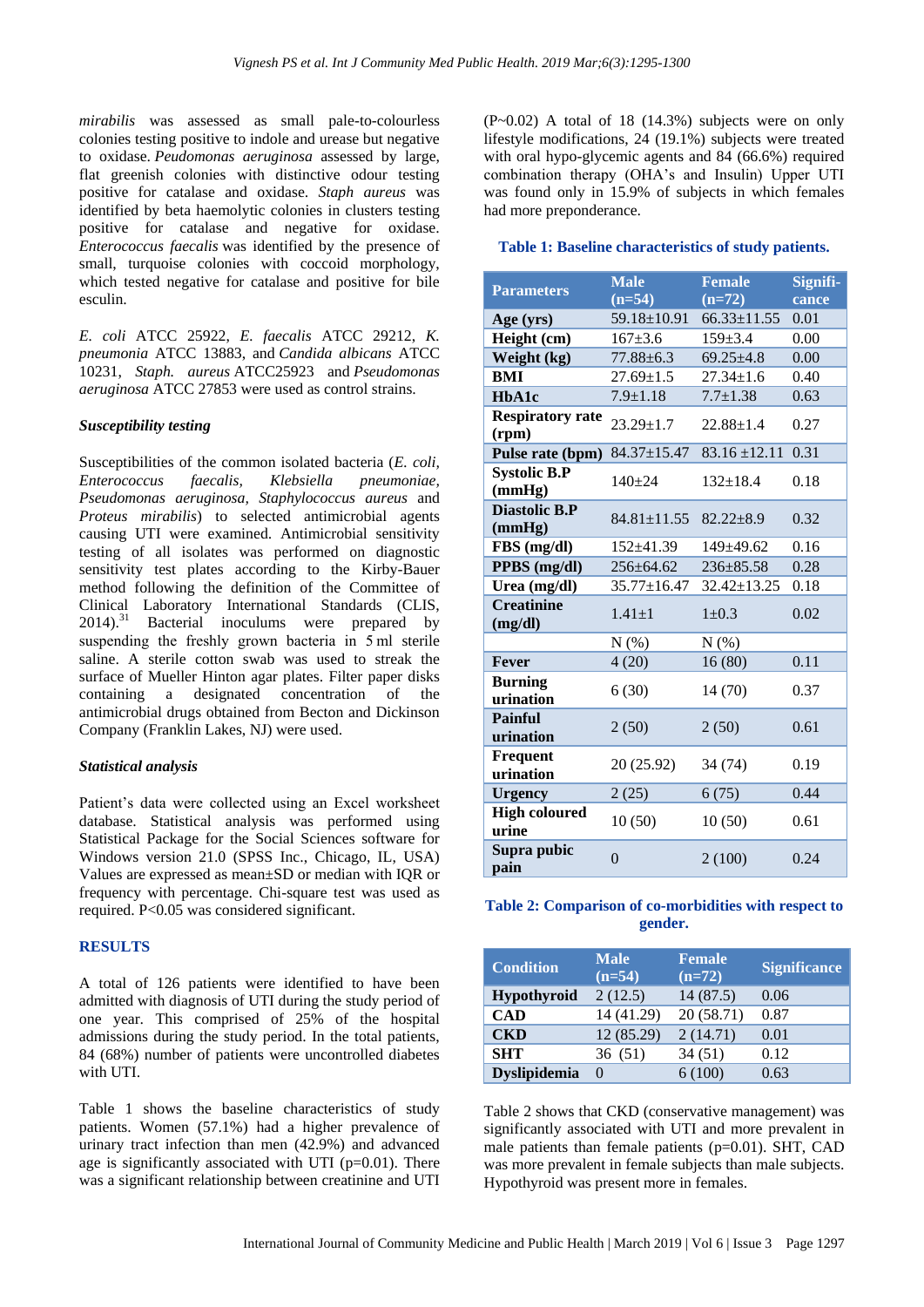|                                       | E. coli<br>N(%) | <b>Klebsiella</b><br><i>pneumoniae</i><br>N(% | <b>Pseudomonas</b><br><i>aeruginosa</i><br>$N(\%)$ | <b>Proteus</b><br>mirabilis<br>N(% | Candida<br>spp<br>$N(\%)$ | <b>Enterococ-</b><br>cus fecalis<br>N(% | Staph.<br><i>aureus</i><br>$N(\%)$ | No.<br>growth<br>N(%) |
|---------------------------------------|-----------------|-----------------------------------------------|----------------------------------------------------|------------------------------------|---------------------------|-----------------------------------------|------------------------------------|-----------------------|
| <b>Controlled</b><br>$(n=42)$         | 12(28)          | 12(28)                                        | 2(4.7)                                             | 2(4.7)                             | 2(4.7)                    |                                         | 2(4.7)                             | 10(23.8)              |
| Uncontrolled <sup>a</sup><br>$(n=84)$ | 26(30)          | 16(19)                                        | 8(9.5)                                             | 2(2.3)                             | 2(2.3)                    | 4(4.8)                                  | 2(2.3)                             | 24(28.5)              |
| $\sim$ $\sim$ $\sim$                  |                 |                                               |                                                    |                                    |                           |                                         |                                    |                       |

### **Table 3: Comparison of causative micro-organism and diabetes.**

p>0.05.

**Table 4: Comparison of causative micro-organism and sensitive antibiotics.**

|                                   | E. coli  | <b>Klebsiella</b><br><i>pneumoniae</i> | <b>Pseudomonas</b><br>aeruginosa | <b>Proteus</b><br>mirabilis | Candida<br>spp | <b>Enterococcus</b><br><i>fecalis</i> | Staph.<br><i>aureus</i> |
|-----------------------------------|----------|----------------------------------------|----------------------------------|-----------------------------|----------------|---------------------------------------|-------------------------|
|                                   | N(%)     | N(%)                                   | N(%)                             | N(%)                        | N(%)           | N(%)                                  | N(%)                    |
| <b>Cefoperazone</b><br>sulbactum  | 14(31)   | 14(31)                                 | 6(13.6)                          | $\Omega$                    | $\theta$       | $\overline{0}$                        | 2(4.56)                 |
| <b>Piperacillin</b><br>tazobactum | 8(21)    | 6(21.4)                                | 2(20)                            | $\Omega$                    | $\Omega$       | $\Omega$                              | $\theta$                |
| Nitrofurantoin                    | 6(27)    | 4(18)                                  | 2(9)                             | $\Omega$                    | $\theta$       | 2(9)                                  | 2(9)                    |
| Amikacin                          | 10(33)   | 10(33)                                 | 2(6.66)                          | $\Omega$                    | $\Omega$       | 2(6.66)                               | 2(6.66)                 |
| <b>Meropenem</b>                  | 6(33)    | 6(33)                                  | 2(11.11)                         | 2(11.11)                    | $\theta$       | 0                                     | $\Omega$                |
| Levofloxacin                      | 10(50)   | 4(20)                                  | $\Omega$                         | $\Omega$                    | $\theta$       | $\theta$                              | 2(10)                   |
| Doxycycline                       | 6(33.3)  | 8(44.4)                                | $\theta$                         | 0                           | $\Omega$       | $\theta$                              | 2(11.1)                 |
| <b>Itraconazole</b>               | $\theta$ | $\Omega$                               | $\Omega$                         | $\theta$                    | 4(100)         | $\overline{0}$                        | $\theta$                |

Table 3 shows the causative micro-organisms of UTI in controlled and uncontrolled diabetes in our study. There were 7 micro-organisms (4 gram negative, 2 gram positive, 1 fungus) which were seen in the culture. They are *E. coli*, *Klebsiella pneumoniae*, *Pseudomonas aeruginosa*, *Proteus mirabilis*, *Candida spp*, *Enterococcus fecalis* and *Staph. aureus*. In the comparison of micro-organism with diabetes, microorganism was seen high in uncontrolled diabetes. *E. coli* was the most common micro-organism found. About 28.5% of subjects with uncontrolled diabetes had no growth.

Table 4 shows the sensitive antibiotics against the microorganisms in our study. Cefoperazone, sulbactum was found to be highly sensitive antibiotic for gram positive than gram negative micro-organisms. Amikacin was found to be sensitive for both gram positive and gram negative pathogens followed by nitrofurantoin.

#### **DISCUSSION**

In this study, we found that the prevalence of UTI was higher in female than in male type 2 diabetic patients. Evidence from various epidemiological studies showed that UTI is more common in women with diabetes than those without diabetes.<sup>11</sup> The high level of infection in the urinary tract of diabetic women may be determined by the number of microorganisms located in the vagina.<sup>12</sup> In a study conducted by de Aguiar et al, UTI was the most frequent cause of infection in diabetic admissions as the same seen with our study.<sup>3</sup>

UTI appears to be multi-factorial in subjects with diabetes and various diabetes-related risk factors have been proposed. We observed that age was significantly associated with UTI as seen similarly in previous studies. <sup>13</sup> Most of the UTI cases occurred at older age in our study. The association between glycemic control and UTI among diabetic patients is controversial. About 66.6% of subjects with uncontrolled diabetes were associated with UTI. The non-significant association between HbA1c and UTI found in our study has been reported by others as well.<sup>14</sup>

In our study, obesity might be considered as a co-founder in the correlation between glycemic control and UTI as obesity rates are increasing worldwide. Unfortunately, we do not dispose of this parameter in our subjects to further investigate this potential hypothesis. There was a significant association between creatinine and UTI, more among males in our study. Although statistically insignificant, there was an association of hypothyroid with diabetes and UTI, more among females making a futuristic investigating factor.

Bacteriological studies usually reveal the involvement of gram negative enteric organisms that commonly causes urinary tract infections, such as *E.coli*, *Klebsiella* species, and the *Proteus* species. <sup>15</sup> Similarly, the predominant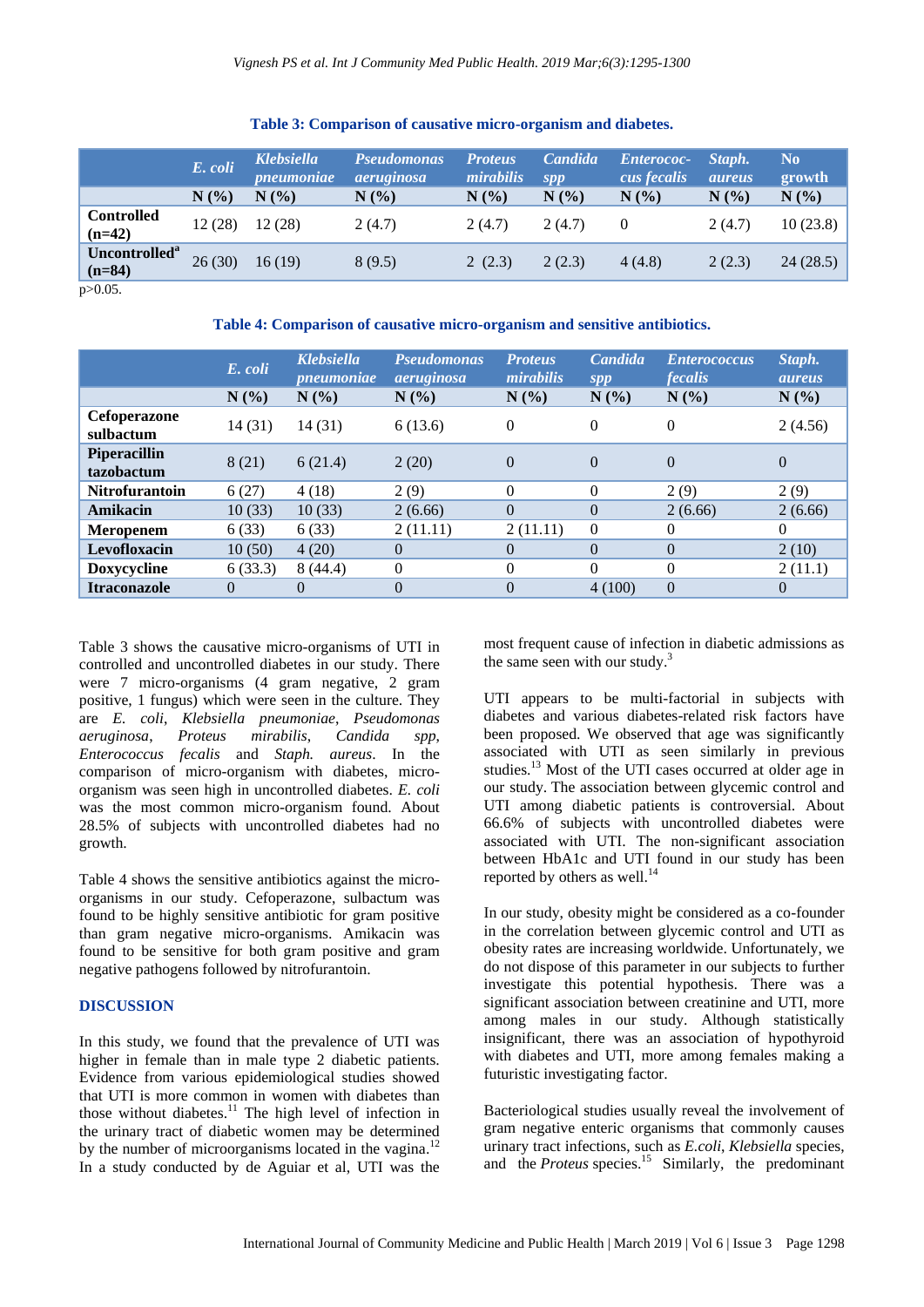number of pathogens isolated in our study were gram negative bacilli rather than gram positive pathogens.

In our study among the patients infected with gram negative bacilli, *Escherichia coli* were isolated from 30.2% of the subjects, *Klebsiella pneumonia* from 22.2%. *Pseudomonas aeruginosa* was isolated from 7.9%, *Proteus mirabilis* from 3.2%, *Staphylococcus aureus* from 3.2%, *Enterococcus fecalis* from 3.2%. *Candidial* growth was isolated from 3.2% of subjects. About 26.9% of subjects had no growth.

In another study from India, it was found that *E. coli* was the most commonly grown organism (64.3%), followed by *Staphylococcus aureus* (21.4%), and *Klebsiella pneumonia* (14.3%). <sup>16</sup> In a recent study, it was noted that increased adherence of *E. coli* with type 1 fimbriae to uroepithelial cells isolated from the urine of women with diabetes correlated positively with  $HbA_{1C}$  Poorly controlled patients had a higher adherence of *E. coli*. 17

Gram positive pathogens were found to be highly sensitive to cefoperazone-sulbactum although gram negative pathogens were also sensitive to it. Amikacin was found to be the most sensitive antibiotic for both gram positive and gram negative pathogens followed by nitrofurantoin. Piperacillin-tazobactum and meropenem were found to be sensitive only to gram negative microorganisms. Itraconazole was found to be the sensitive antifungal.

Interestingly, sexual intercourse was reported as a risk factor for UTI in women regardless of their DM status.<sup>18</sup> It is difficult to investigate sexual practice in this setting (due to cultural and traditional regulations), if this had been investigated, perhaps different results might have been obtained.

# *Limitations*

The main limitations of this study are a control group was not included for comparison; the sample size was also small which limited the power of the study for some analyses. In addition, it only included hospitalized patients which led to a limited generalization of the findings and cannot be extrapolated to the entire population of type 2 diabetic patients.

# **CONCLUSION**

The prevalence of UTI was around 25% in type 2 diabetes subjects in our study. Prevalence was found to be higher in women with type 2 diabetes than in men. UTI was found to be significantly associated with advanced age, increased creatinine. *Escherichia coli* were the commonly isolated micro-organism. The gram negative pathogens were highly sensitive to cefoperazone-sulbactum and amikacin was found to be the most sensitive antibiotic for both gram positive and gram negative pathogens. Though statistically

insignificant there was an association of poor glycaemic control, obesity, hypothyroid with diabetes and UTI paving way for further detailed studies.

Therefore, improved control of glycaemia in diabetics may help in controlling the UTIs. It is essential that the clinician be aware of the local pathogen and susceptibility pattern to decide on the most appropriate antibiotic for empirical treatment to reduce the incidence of antimicrobial resistance and life threatening septicaemia. Accurate screening for UTI in diabetic patients is also critical to enable the appropriate treatment and avoiding related complications.

*Funding: No funding sources Conflict of interest: None declared Ethical approval: The study was approved by the Institutional Ethics Committee*

## **REFERENCES**

- 1. Guariguata L, Whiting DR, Hambleton I, Beagley J, Linnenkamp U, Shaw JE. Global estimates of diabetes prevalence for 2013 and projections for 2035. Diabetes Res Clin Pract. 2014;103(2):137–49.
- 2. Patterson JE, Andriole VT. Bacterial urinary tract infections in diabetes. Infect Dis Clin North Am. 1997;11(3):735–50.
- 3. De-Aguia LG, Carneiro JR, Ginzbarg D, Cunha EF, Gomes MB. Infection in hospitalized diabetics. Rev Assoc Med Bras. 1997;43:314-8.
- 4. Kofteridis DP, Papadimitraki E, Mantadakis E, Maraki S, Papadakis JA, Tzifa G, et al. Effect of diabetes mellitus on the clinical and microbiological features of hospitalized elderly patients with acute pyelonephritis. J Am Geriatr Soc. 2009;57(11):2125–8.
- 5. Mnif MF, Kamoun M, Kacem FH, Bouaziz Z, Charfi N, Mnif F, et al. Complicated urinary tract infections associated with diabetes mellitus: pathogenesis, diagnosis and management. Indian J Endocrinol Metab. 2013;17(3):442–5.
- 6. Chen SL, Jackson SL, Boyko EJ. Diabetes mellitus and urinary tract infection: epidemiology, pathogenesis and proposed studies in animal models. J Urol. 2009;182(6):51–6.
- 7. Geerlings SE, Meiland R, van Lith EC, Brouwer EC, Gaastra W, Hoepelman AI. Adherence of type 1-fimbriated Escherichia coli to uroepithelial cells: more in diabetic women than in control subjects. Diabetes Care. 2002;25(8):1405–9.
- 8. Papadimitriou-Olivgeris M, Drougka E, Fligou F, Kolonitsiou F, Liakopoulos A, Dodou V, et al. Risk factors for enterococcal infection and colonization by vancomycin-resistant entero¬cocci in critically ill patients. Infection. 2014;42(6):1013–22.
- 9. Gorter KJ, Hak E, Zuithoff NP, Hoepelman AI, Rutten GE. Risk of recurrent acute lower urinary tract infections and prescription pattern of